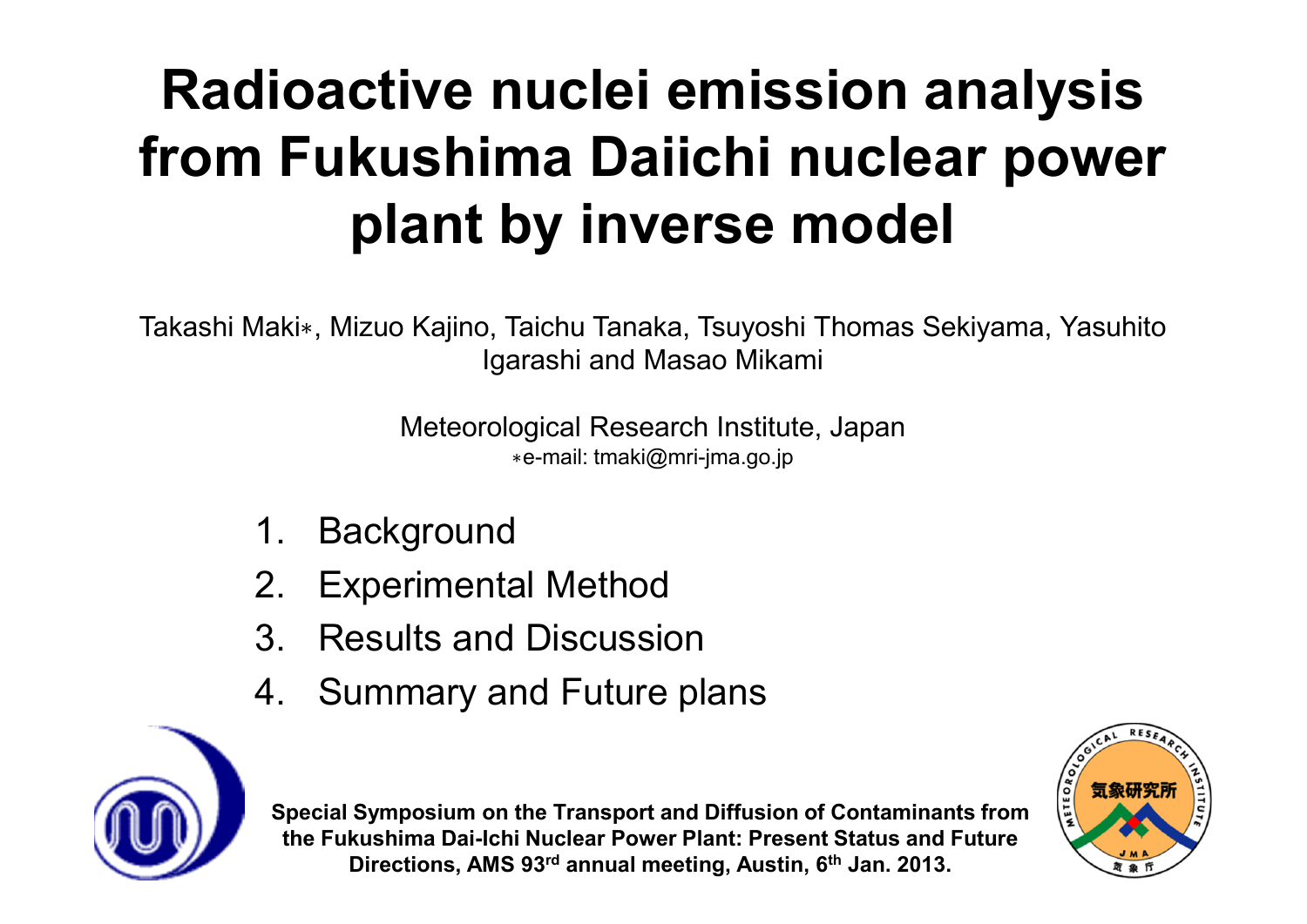# **1-1. Background**

- A large amount of radioactive nuclei has been released from the Fukushima Daiichi nuclear power plant in March 2011.
- Although many institutions in Japan and abroad provided radioactive nuclei prediction information. However, such information could not be used effectively for evacuate.



Fukushima Daiichi nuclear power plant (TEPCO HP)

- It is forced to be one reason that as the amount of radioactive nuclei emission is unknown. Therefore, the prediction accuracy is limited.
- One important feature of this accident is that the position of the emitting source is known. Therefore, we consider it possible to estimate the emission time series by combining a transport model, observed data and an inverse model. Such time series of emission amount is significantly important for model hind cast experiment, evaluation of deposition and so on.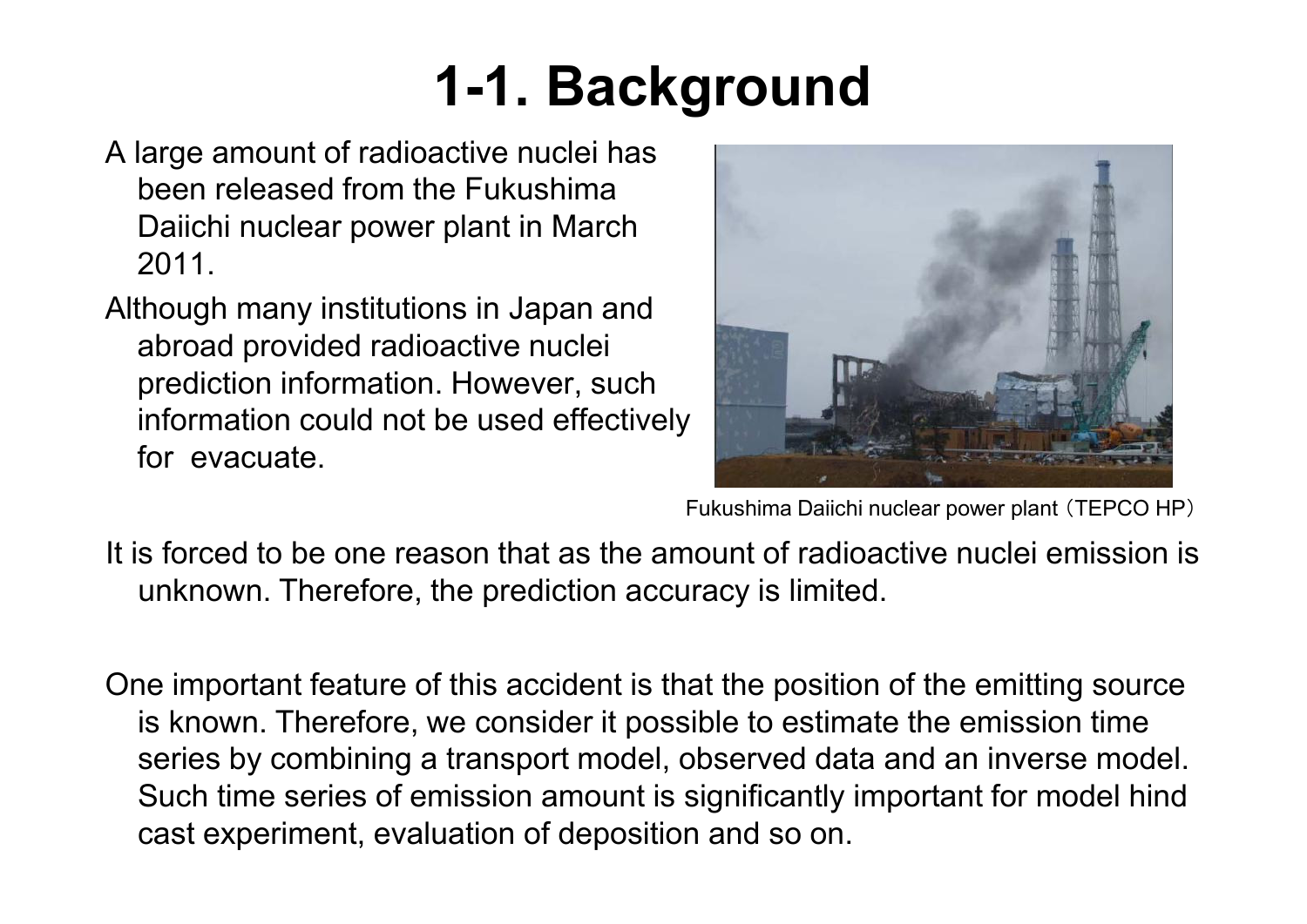

 $(A\mathbf{x}-\mathbf{y})^T \mathbf{C}_{\mathbf{y}}^{-1} (A\mathbf{x}-\mathbf{y})$ −**y**)<sup>'</sup> C<sub>y</sub><sup>-1</sup>(Ax –  $\mathbf{A}\mathbf{x}-\mathbf{y} \big)^{ \mathrm{\scriptscriptstyle T} } \mathbf{C}^{-1}_\mathbf{v} (\mathbf{A}\mathbf{x}-\mathbf{y})$  Shows mismatch between observation and model ()()*pT* **x**−**x** $_{p}$ **fC**<sub>**x**</sub><sup>-1</sup>**(x**−**x**  $\mathbf{X}^{-1}(\mathbf{x}-\mathbf{x}_{\perp})$  Shows mismatch between prior and posterior emission

#### **We determine emission x which minimize cost function***S***(x).**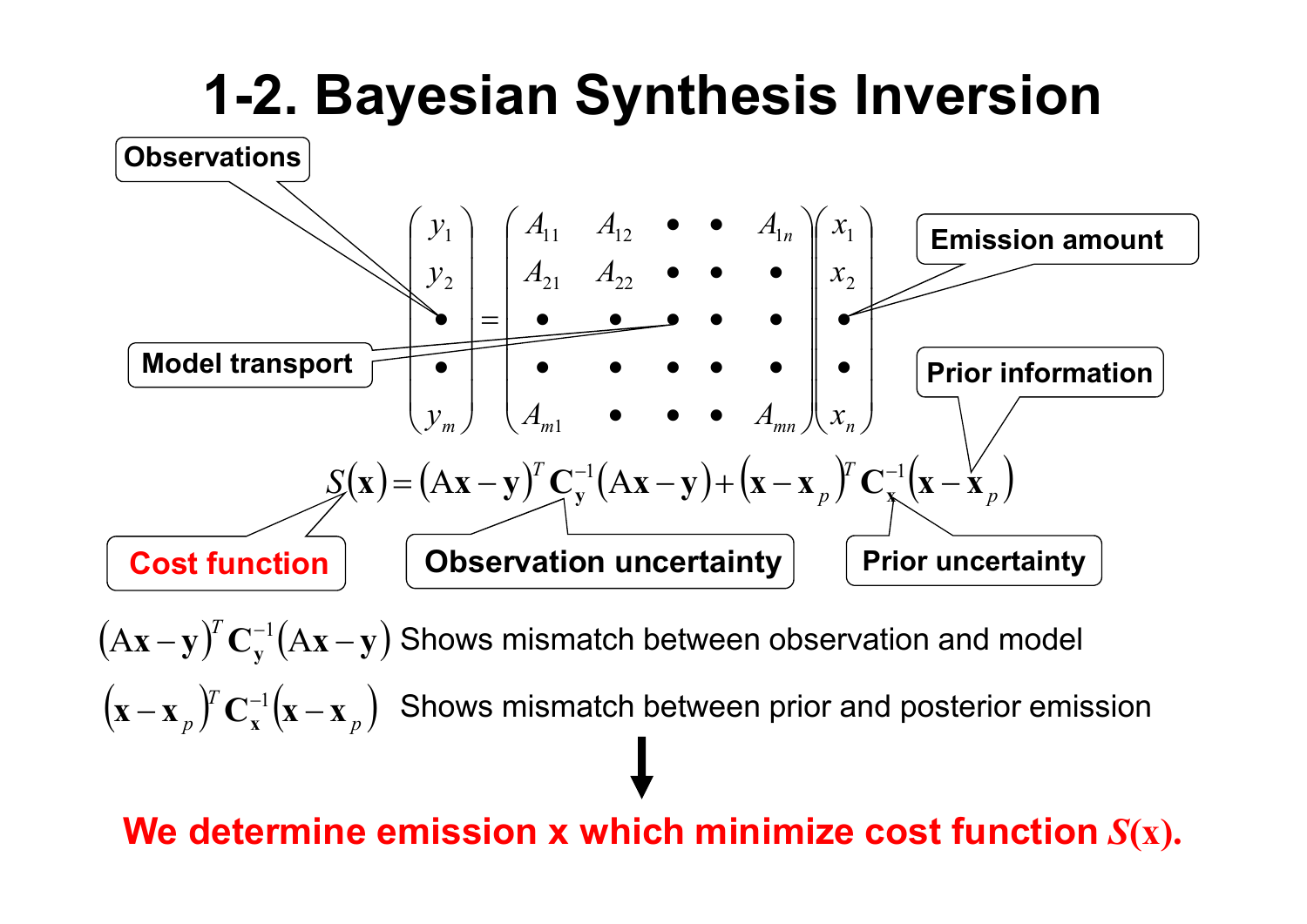## **2-1. Features of our analysis**

|                             | Chino et al.                                  | Stohl et al.                              | <b>This study</b>    |
|-----------------------------|-----------------------------------------------|-------------------------------------------|----------------------|
| Number of Obs.              | 17(17)                                        | 43(5)                                     | 50(2)                |
| <b>Transport model</b>      | <b>WSPEEDI</b>                                | <b>FLEXPART</b>                           | <b>MASINGAR mk-2</b> |
| Model type                  | Off-line<br>Lagrange                          | Off-line<br>Lagrange                      | On-line<br>Euler     |
| Meteorology                 | <b>JMA GSM</b><br>$(0.25 \times 0.2^{\circ})$ | ECMWF(0.18°)<br>$\text{\#GFS}(0.5^\circ)$ | JCDAS (1.25°)        |
| <b>Estimation</b><br>method | Peak comparison                               | Inversion                                 | Inversion            |
| Time resolution             | Daily                                         | 3 hourly                                  | Daily                |

# Meteorological data used in Japan area

An important features of our analysis is that we adopt On-line Eulerian global chemistry transport model (MASINGAR-mk2). We could treat detailed physical process (cumulus convection, turbulent diffusion and deposition processes) in radioactive nuclei transport.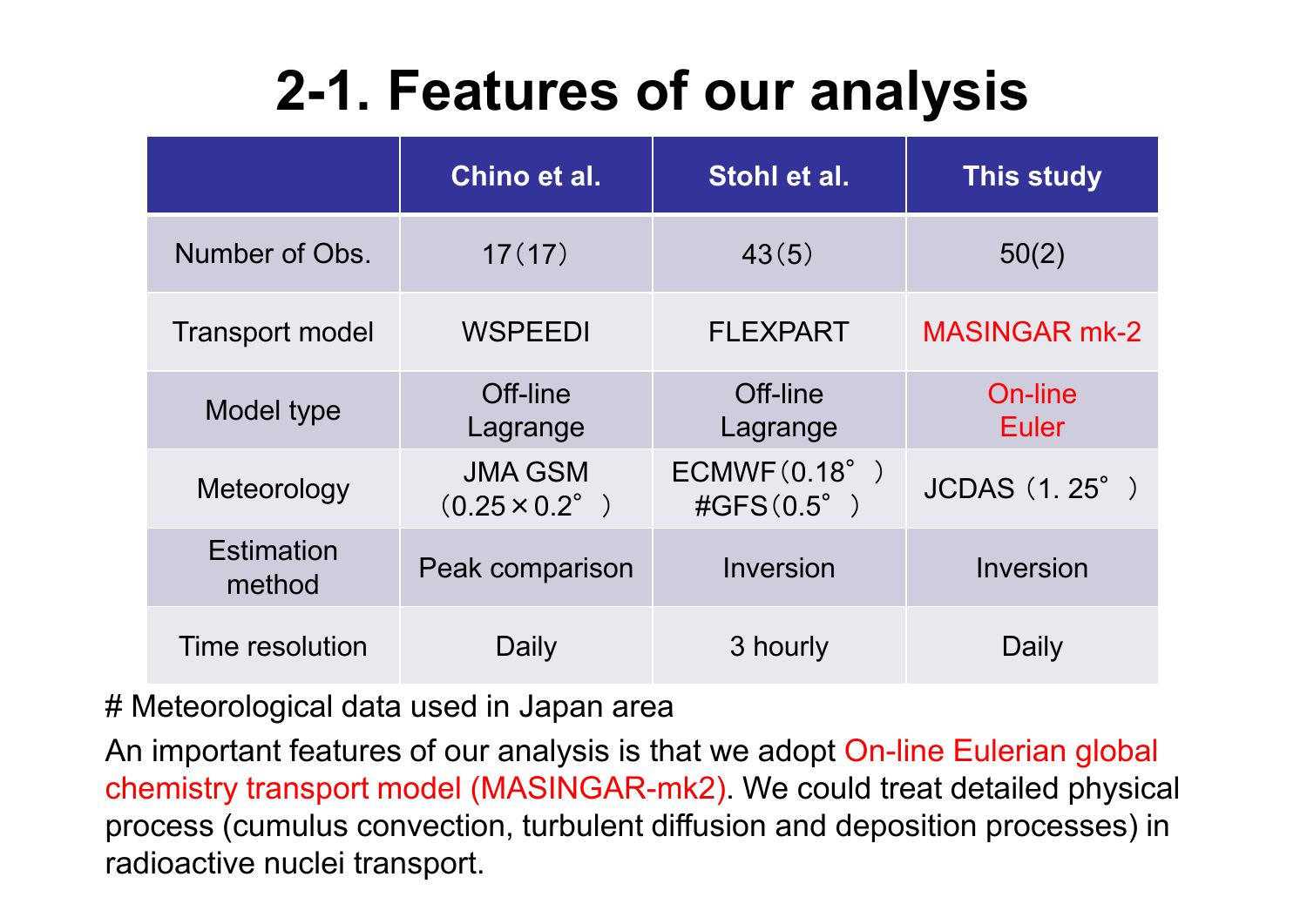# **2-2. Our Global Inversion System**

Observation data (<sup>137</sup>Cs) About 50 sites (CTBT, Ro5, Hoffmann, Berkeley, Taiwan), daily mean.

### Transport model

MASINGAR-mk2 (TL319) by Tanaka et al.,

### Prior flux information $^1$

Chino posterior and Stohl prior

#### Observation uncertainty<sup>2</sup>

20% (Obs. error and representative error)

### Prior flux uncertainty

Valuable<sup>3</sup>

Obsevation Point of Cs137 :Fukushimar-Daiichi nuclear disaster.



1Prior information

 We adopted prior flux (not posterior) by Stohl et al., in order to avoid double use of observation data. Chino posterior uses only Japanese sites.

#### 2Observation data uncertainty

We gave a large observation uncertainty when data in periods of no observation.

#### 3Prior flux uncertainty

The difference between Chino posterior (9PBq) and Stohl prior (29PBq) is too large. Results of the inverse analysis is highly dependent on the a priori information. Therefore, we changed prior flux uncertainties to obtain suitable prior flux uncertainty.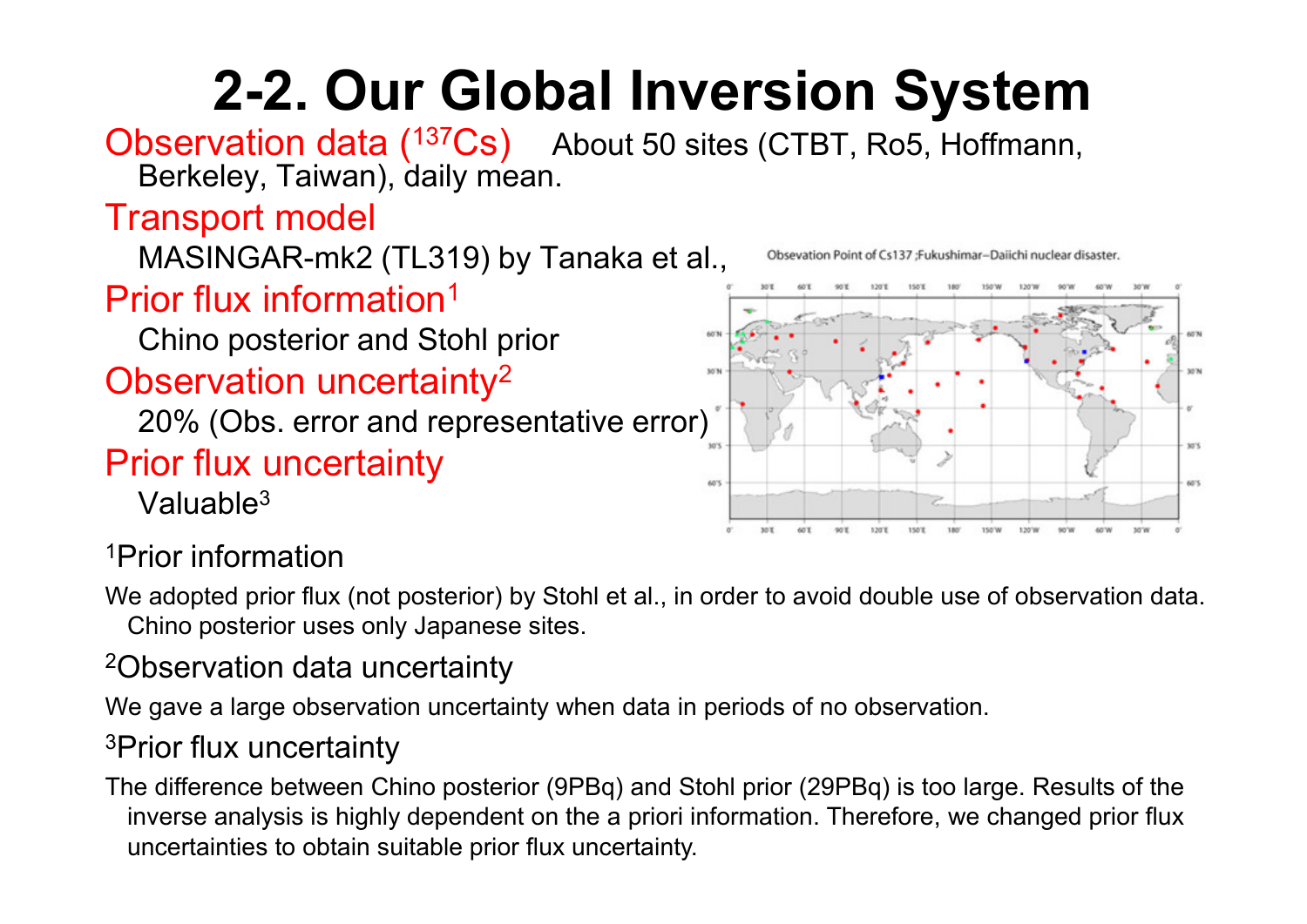## **2-3. On-line Global Model (MASINGAR-mk2)**

- $\bullet$  Included radionuclides: 6 species
	- I-131, Cs-137, Cs-134, Te-132, I-132, Xe-133
	- Xe-133 is treated as non-reacting gas with no dry and wet depositions.
	- Other species are assumed to be attached to aerosols (Lognormal size<br>distribution with  $x = 0.07$ um  $z = 2.0$  and bydrophilie) distribution with *<sup>r</sup>n*=0.07µm, *σ*=2.0, and hydrophilic)
- $\bullet$ Model resolution: Horizontal TL319 (0.56°, approx.60km), vertical 40 layers (around 0.4bPa) (ground– 0.4hPa)
- • Atmospheric dynamical model: JMA/MRI unified general circulation model (MRI-AGCM3)
- $\bullet$  Horizontal wind components are nudged using JMA global analysis (GANAL).
- $\bullet$  We released an unit radionuclides at lowest model layer (about 100m) in tagged tracer transport experiments.
- •MASINGAR is operationally used in JMA (aeolian dust information)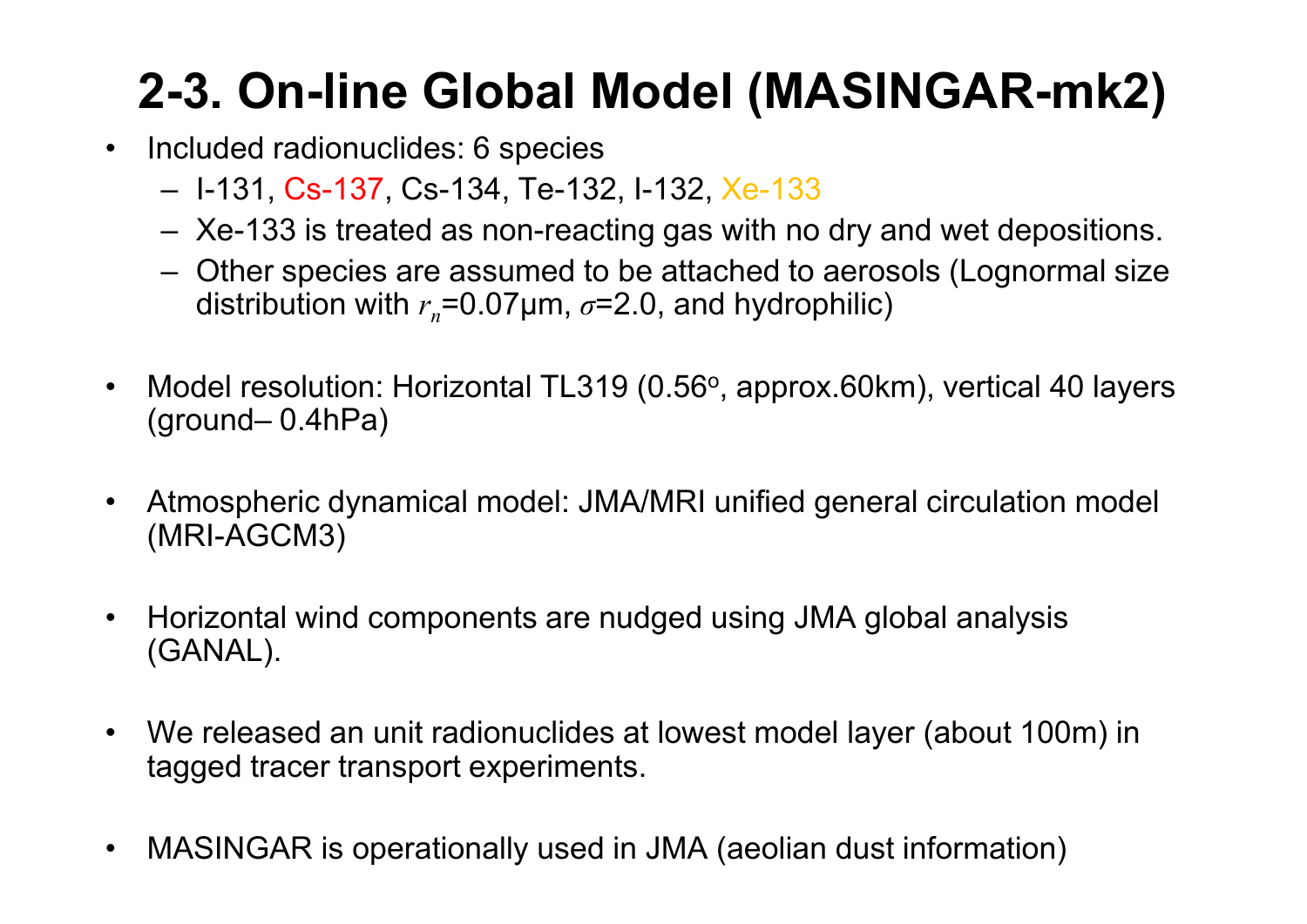## **3-1. Estimated 137Cs emission time series**



Using both prior flux time series, estimated results tends to similar when we use larger prior flux uncertainties.

The maximum radioactive nuclei emission happened at 15<sup>th</sup> March.

There are some emission events at 15<sup>th</sup> – 16<sup>th</sup> March, 19<sup>th</sup> - 21th March, 29-30<sup>th</sup> March,<br>1st Angil, 19th Angil and 17th Angil 1<sup>st</sup> April, 10<sup>th</sup> April and 17<sup>th</sup> April.

The estimated emission amount at 15<sup>th</sup> March are larger than Chino prior emission.

The estimated emission amount at 30<sup>th</sup> March is smaller than Chino prior emission.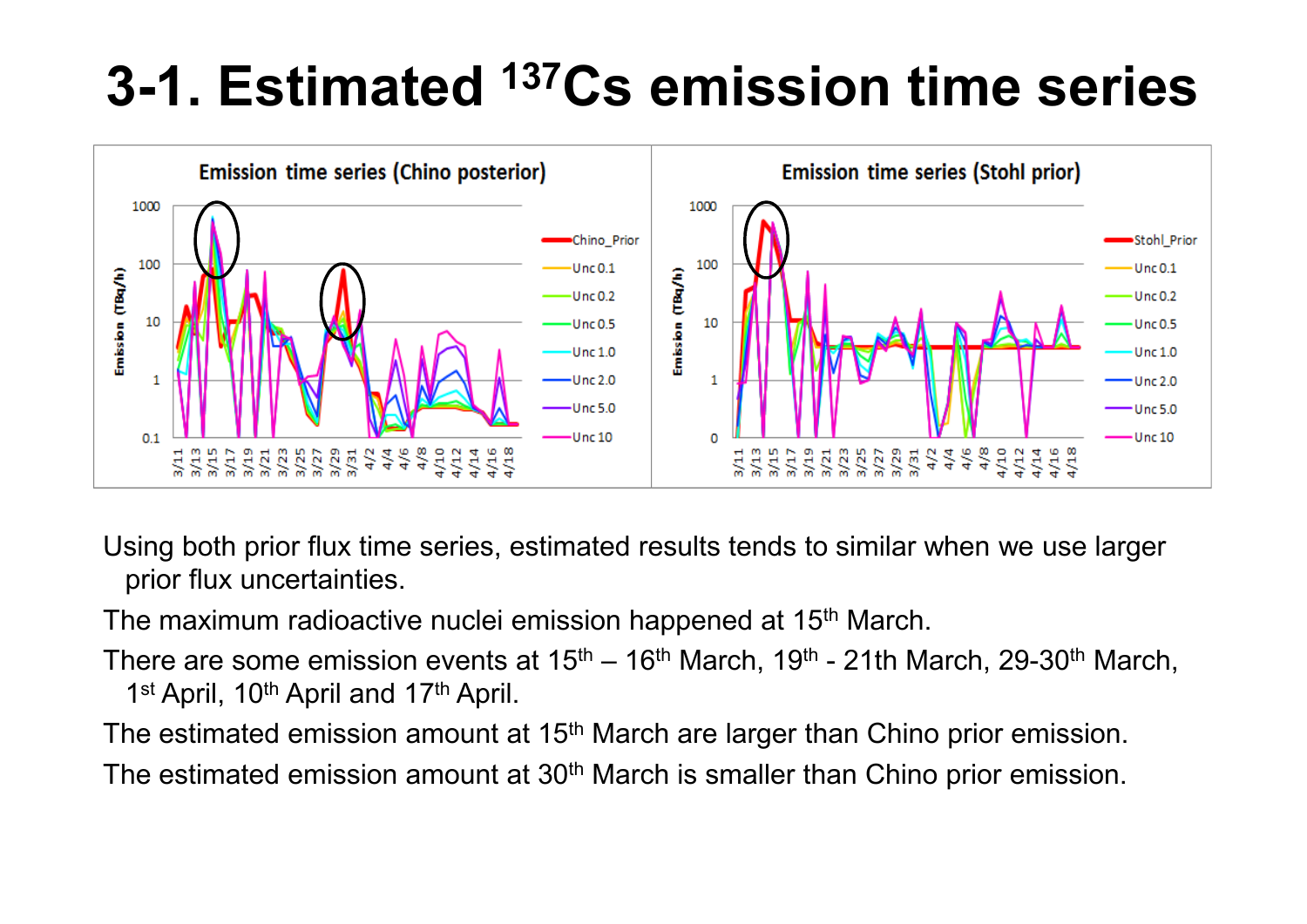### **3-2. Estimated 137Cs emission amount and statistics**

|       | n |
|-------|---|
| $n=1$ |   |

| Table 1: Total radionucleide emission amount from 11th March to 19th April (PBq) |     |      |      |      |      |      |      |      |
|----------------------------------------------------------------------------------|-----|------|------|------|------|------|------|------|
| <b>Prior Flux uncertainty</b>                                                    | 0.1 | 0.2  | 0.5  | 1.0  | 2.0  | 5.0  | 10.0 | 20.0 |
| Chino prior (9PBq)                                                               | 9.3 | 13.3 | 17.4 | 18.5 | 18.8 | 19.5 | 20.2 | 20.7 |
| Stohl posterior $(28PBq)$ 18.2                                                   |     | 18.7 | 19.2 | 19.5 | 19.9 | 20.4 | 21.1 | 22.0 |

| $\overline{N}$<br>$\mathbf{v}$<br>$\mathbf{A}_n$<br>$\mathbf{A}$<br>$n=1$ | <b>Prior Flux uncertainty</b> | 0.1  | 0.2  | 0.5  |          | $\Omega$<br>Z.U | 5.0  | 10.0 | 20.0 |
|---------------------------------------------------------------------------|-------------------------------|------|------|------|----------|-----------------|------|------|------|
|                                                                           | Chino prior                   | 26.8 | 56.5 | 87.0 | 91<br>.8 | 87.             | 80.4 | 78.9 | 78.5 |
|                                                                           | Stohl posterior               | 93.5 | 87.5 | 99.2 | 102.5    | 100.8           | 98.3 | 97.9 | 97.8 |

$$
\sum_{n=1}^{N} \left( \frac{\mathbf{x}_n - \mathbf{x}_p}{\mathbf{C}_{\mathbf{x}_n}} \right)^2
$$

| Table 3: Normalized square of the difference between prior and posterior emission<br>$\overline{2}$ |     |     |     |     |     |     |      |      |
|-----------------------------------------------------------------------------------------------------|-----|-----|-----|-----|-----|-----|------|------|
| <b>Prior Flux uncertainty</b>                                                                       | 0.1 | 0.2 | 0.5 | 1.0 | 2.0 | 5.0 | 10.0 | 20.0 |
| Chino prior                                                                                         | 0.4 | 0.8 | 1.3 | 2.0 | 3.7 | 6.9 | 10.4 | 16.0 |
| Stohl posterior                                                                                     | 0.4 | 0.5 | 0.8 | 1.5 | 22  | 2.8 | 3.5  | 4.3  |

The posterior emission fluxes tend to lager in larger prior flux uncertainties.

The square of the difference between prior and posterior emission shows maximum when prior flux uncertainty is 1.0.

The normalized square of the difference between prior and posterior emission tend to lager.

Considering these points and the difference between Chino prior (9PBq) and Stohlposterior (29PBq), we select prior flux uncertainty as 1.0 (100%).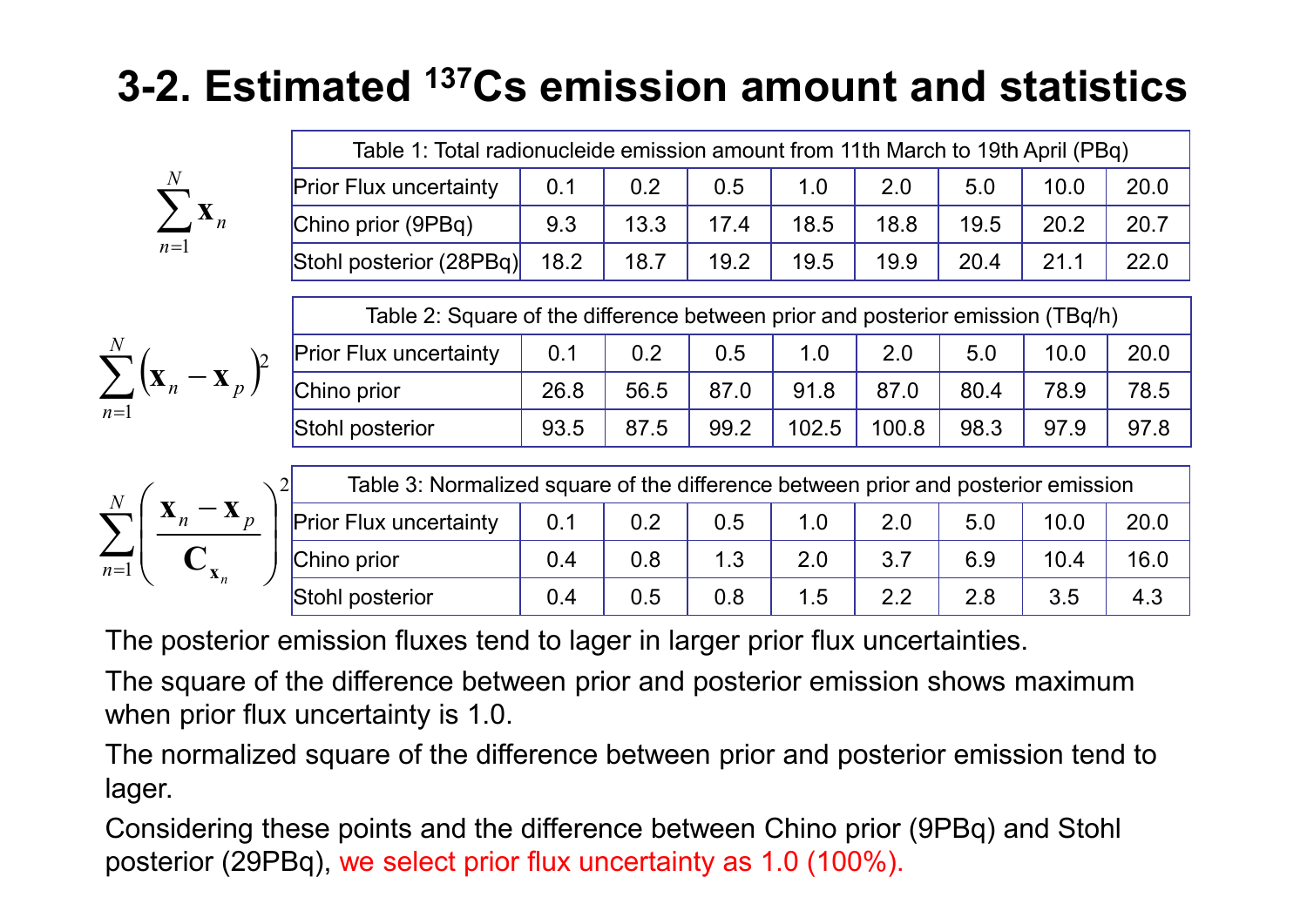### **3-3. Estimated spatial dose rates (137Cs)**



Inversed dose rates tend to closer to observation data.

In all experiments, MASINGAR could not reproduce higher dose rates.

Considering from these figures, we select Chino posterior emission time series as our prior emission time series.

NRMSE = 
$$
\sqrt{\frac{1}{M} \sum_{m=1}^{M} \left( \frac{\mathbf{A} \mathbf{x} - \mathbf{y}_m}{\mathbf{y}_m} \right)^2}
$$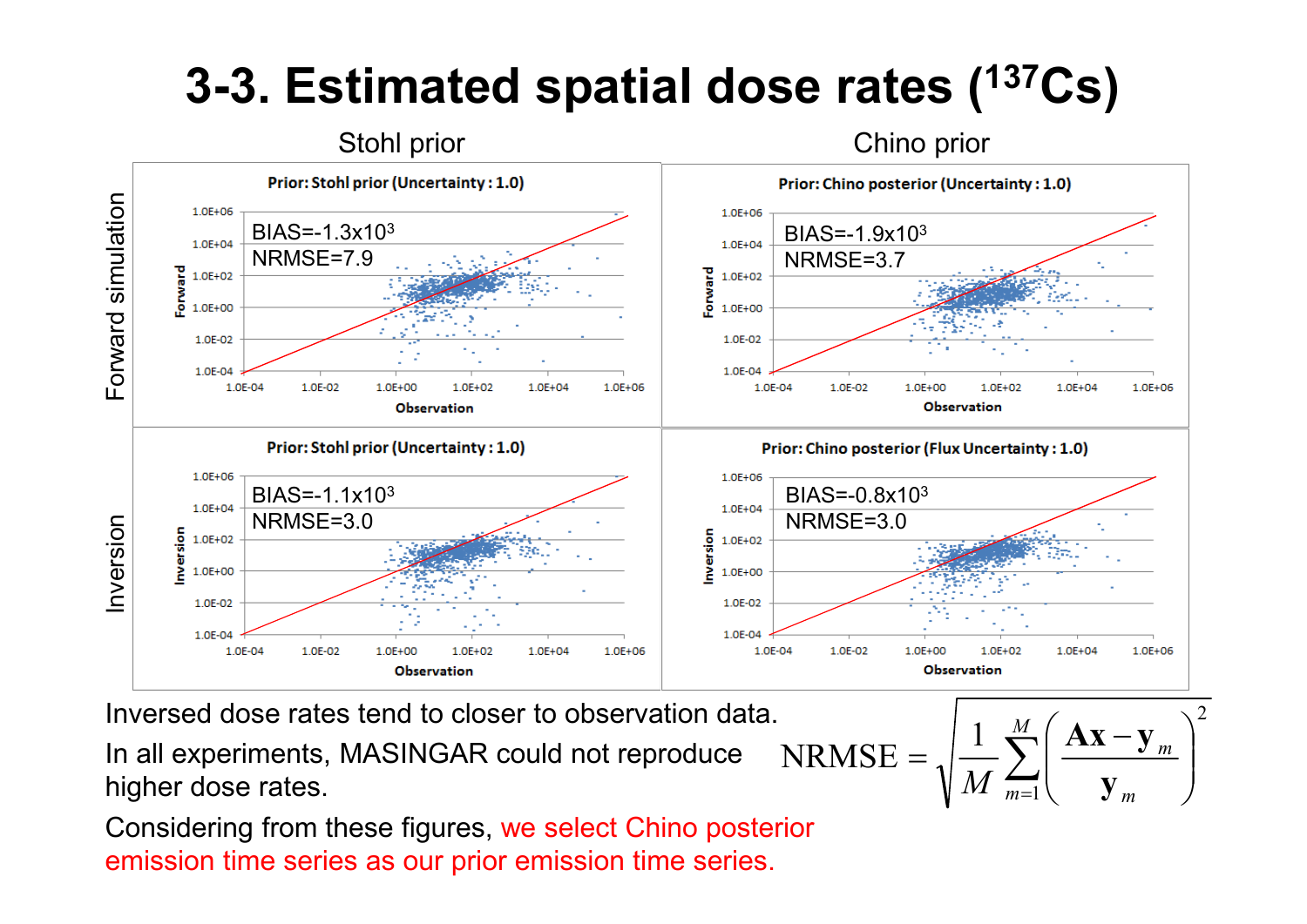## **3-4. Total 137Cs emission amount**

| <b>Author</b>                         | <b>Total Flux</b>          | <b>Remarks</b>                               |
|---------------------------------------|----------------------------|----------------------------------------------|
| This study                            | 18.5 $PBq(\pm 3.6PBq)$     | $(3/11 - 4/19)$                              |
| JAEA (Chino et al., revised 2011)     | 9.1 PBq                    | $(3/10-3/31)$                                |
| Stohl et al. (2012)                   | $36.6$ PBq $(20.1 - 53.1)$ | $(3/10-4/20)$                                |
| Winiarek et al. (2012)                | $10 - 19$ PBq              | $(3/11 - 3/26)$                              |
| Aoyama et al. (ms. in<br>preparation) | $15.2 - 20.4$ PBq          | From obs. and<br>numerical<br>model analysis |
| MELCOR analysis (Gauntt et al.)       | 16.4 PBq                   | <b>From Stohl</b><br>et al. (2012)           |
| <b>IRSN</b>                           | <b>30 PBq</b>              | <b>From Stohl</b><br>et al. (2012)           |
| <b>ZAMG</b>                           | 66.6 PBq                   | <b>From Stohl</b><br>et al. (2012)           |

Our estimated total radioactive nuclei emission amount is substantially intermediate values of Chino et al. and Stohl et al. and consistent with Winiarek et al.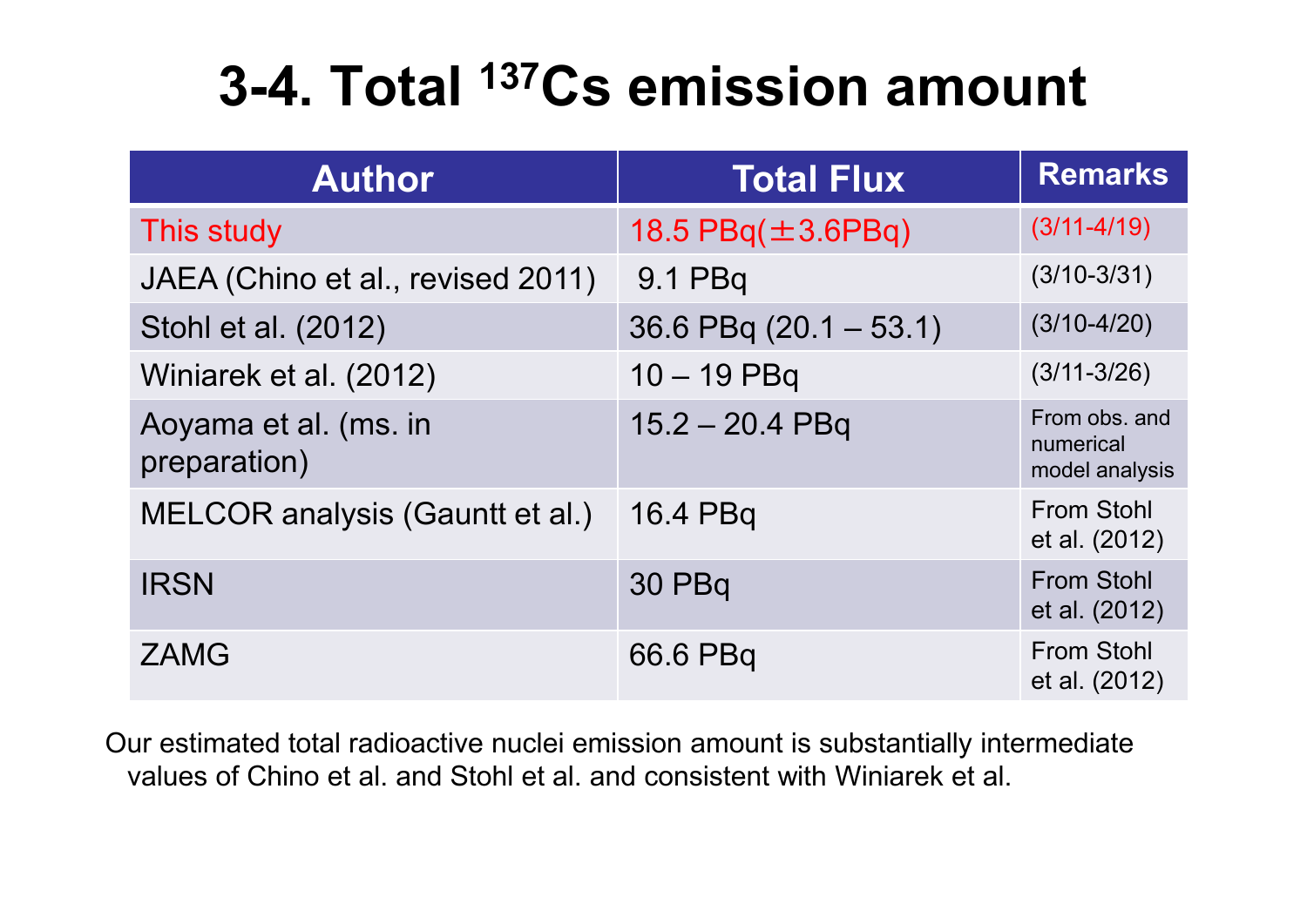## **4-1. Summary**

We have constructed a system which estimates emissions from the Fukushima nuclear power plant radiation dose using observational data, our transport model and an inverse model.

According to the inverse analysis system, The total <sup>137</sup>Cs release from the Fukushima Daiichi nuclear power plant is 18.5PBq from 11<sup>th</sup> March to 19<sup>th</sup> April. The uncertainty of the estimated total release is about 3.6PBq.

Maximum emission takes place on 15<sup>th</sup> March, we analyzed the emission amount is larger than the a priori information. On the other hand, we could not analyzed the peak daily emissions of 30th March.

Inversed dose rates tend to closer to observations. However, our model could not represent high dose ratio observation data. The limitation of horizontal resolution of the model (about 60km) may be a considerable reason.

To obtain more robust results, we need more observation data and higher resolution chemistry transport model.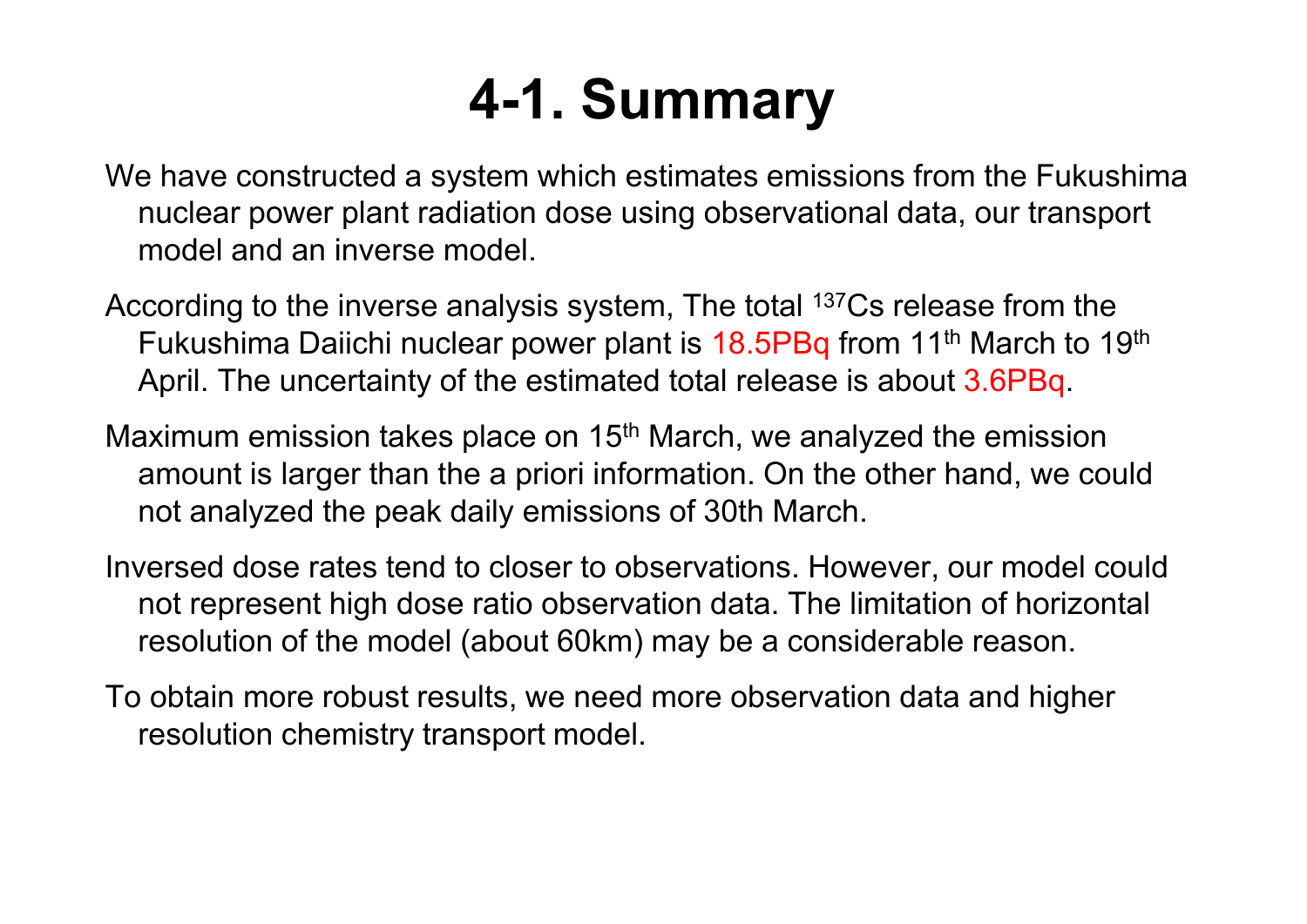## **4-2. Future plans**

We have a plan to estimate a more detailed time series of radioactive nuclei emission amount by utilizing detailed observation data, regional chemistry transport model and inverse model.

#To achieve this objective, we need more high resolution observation data!

We also have a plan to make use of deposition observation data (land and ocean) in our inversion system.

We have a plan to estimate another radioactive nuclei emission time series  $(133)$ Ke) using this system.

We need to proceed inversion inter-comparison to know how transport model errors affect source term estimation and to obtain robust radioactive nuclei emissions time series.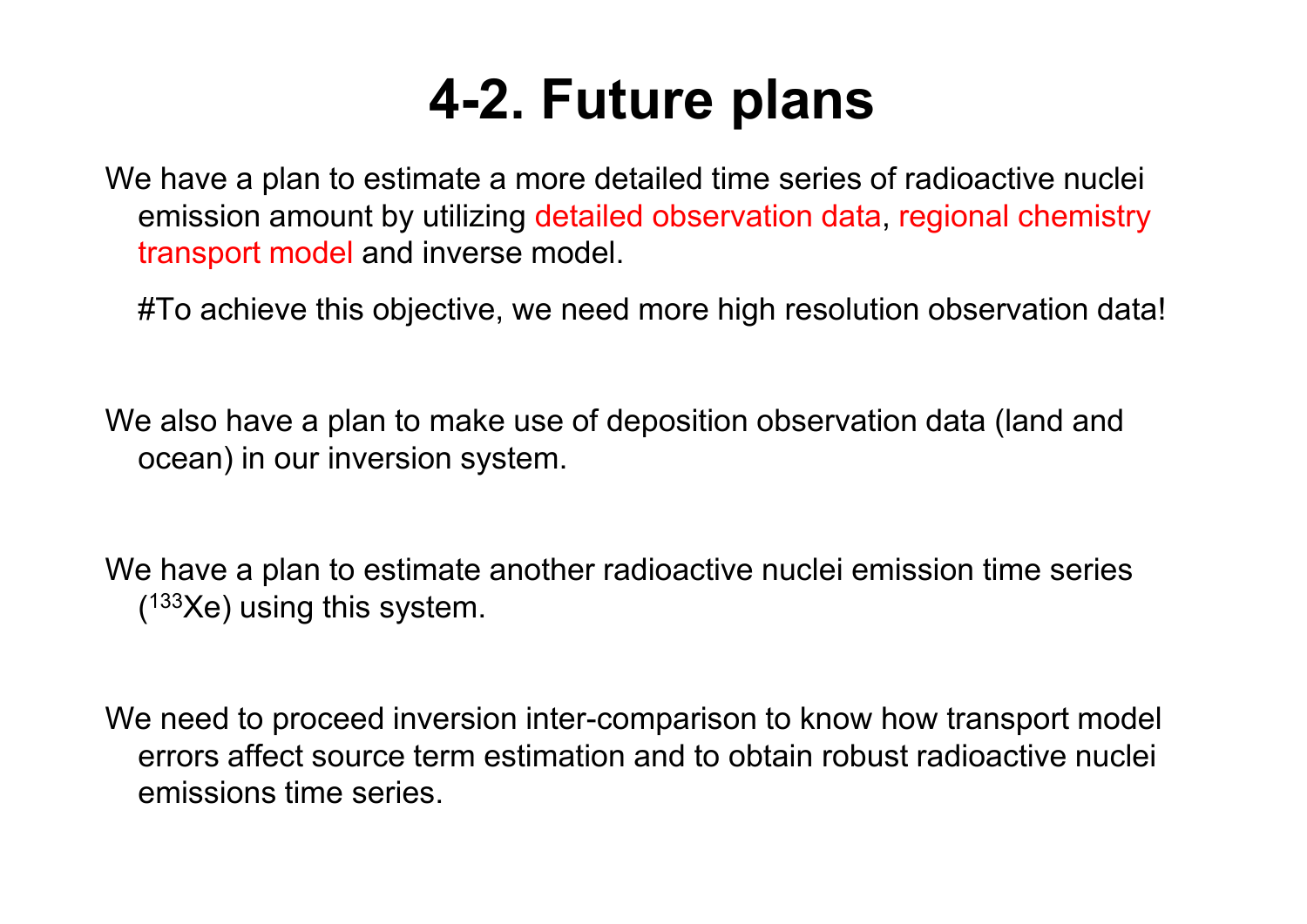### **References**

- Bowyer, T. W., Biegalski, S. R., Cooper, M., Eslinger, P. W., Haas, D., Hayes, J. C., Miley, H. S., Strom, D. J., andWoods, V.: Elevated radioxenon detected remotely following the Fukushima nuclear accident, J. Environ. Radioactivity, 102, 681–687, 2011.
- Chino, M., Nakayama, H., Nagai, H., Terada, H., Katata, G., and Yamazawa, H.: Preliminary estimation of release amounts of 131I and 137Cs accidentally discharged from the Fukushima Daiichi nuclear power plant into the atmosphere, J. Nuc. Sci. Tech., 48, 1129–1134, 2011. 28322, 28342, 28343
- Hoffmann, W., Kebeasy, R., and Firbas, P.: Introduction to the verification regime of the Comprehensive 5 Nuclear-Test-Ban Treaty, Physics of the Earth and Planetary Interiors, 113, 5–9, 2000.
- Hsu, S.-C., C.-A. Huh, C.-Y. Chan, S.-H. Lin, F.-J. Lin, and S. C. Liu: Hemispheric dispersion of radioactive plume laced with fission nuclides from the Fukushima nuclear event, Geophys. Res. Lett., 39, L00G22, doi:10.1029/2011GL049986, 2012
- Maki, T., T. Y. Tanaka, T. T. Sekiyama, and M. Mikami, 2011: The impact of ground-based observations on the inverse technique of Aeolian dust aerosol. SOLA, 7A, 21−24.
- Stohl, A., Seibert, P., Wotawa, G., Arnold, D., Burkhart, J. F., Eckhardt, S., Tapia, C., Vargas, A., and Yasunari, T. J.: Xenon-133 and caesium-137 releases into the atmosphere from the Fukushima Dai-ichi nuclear power plant: determination of the source term, atmospheric dispersion, and deposition, Atmos. Chem. Phys., 12, 2313-2343, 2012.
- Masson, O., et al. : Tracking of airborne radionuclides from the damaged Fukushima Dai-Ichi nuclear reactors by European networks, Environ, Sci. Technol., 45, 7670–7677, doi:10.1021/es2017158, 2011.
- Tanaka, T. Y., and M. Chiba: Global simulation of dust aerosol with a chemical transport Model, MASINGAR. J. Meteor. Soc. Japan, 83A, 255−278, 2005
- Tarantola, A: Chapter 4 in: Inverse Problem Theory: Methods for Data Fitting and Parameter Estimation, Elsevier, Amsterdam, 1987.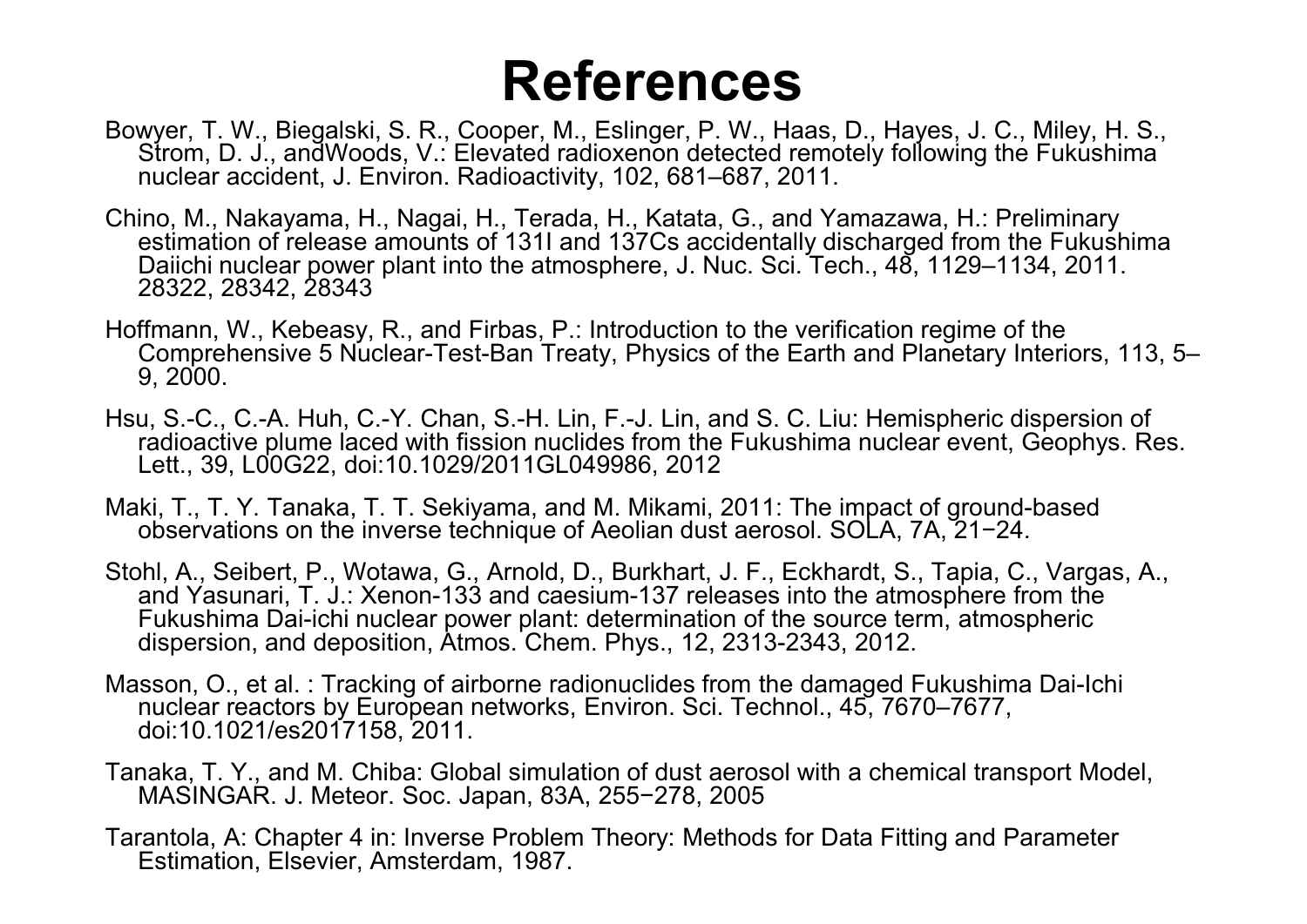## **Acknowledgement**

We thank observation data providers (Comprehensive Nuclear-Test-Ban Treaty Organization(CTBTO), Ring of 5, Hoffmann, Berkeley and Taiwan).

This work is supported by Grants-in-Aid for Scientific Research Scientific Research (B) (24340115) by Japan Society for the promotion of Science.

This work is supported by Grants-in-Aid for Scientific Research on Innovative Areas (24110003) by Ministry of Education, Culture, Sports, Science and Technology in Japan.